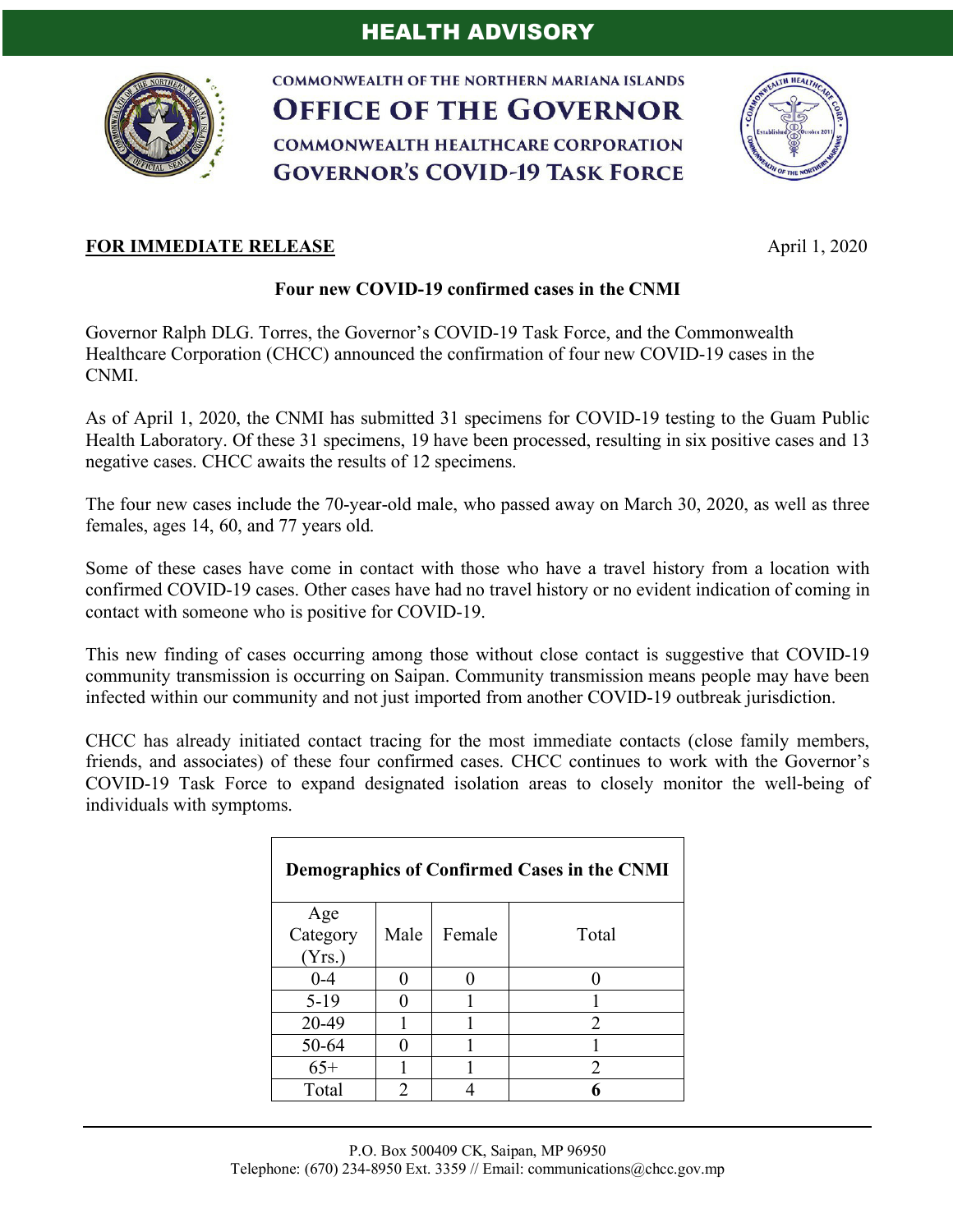## **STAY AT HOME, STOP THE SPREAD**

The Governor's COVID-19 Task Force and CHCC reminds the public that the best way to protect yourself and others from COVID-19 and other illnesses is to continue to practice social distancing, which means avoiding close contact with people in order to avoid catching the virus yourself and to avoid passing it on.

- **Please stay home as much as possible. Avoid unnecessary travel or exposure in public places.**
- Avoid social gatherings in groups of more than 10.
- Avoid eating out at restaurants. Use drive-thru, take-out, or delivery options.
- Older adults and people with chronic medical conditions are at higher risk of getting very sick from this illness. People at high risk should stay at home as much as possible.
- Create a household plan of action https://www.cdc.gov/coronavirus/2019-ncov/prepare/checklisthousehold-ready.html
- Ensure a 30-day supply of all medicines.

Continue good hand hygiene:

- Wash your hands for at least 20 second with soap and water, avoid touching your face, cover coughs and sneezes with a tissue or your sleeve.
- Use an alcohol-based hand sanitizer with at least 60% alcohol if soap and water are unavailable.

Know the signs and symptoms of COVID-19 and what to do if you become symptomatic:

- Stay home when you are sick and if you recently traveled to a place with COVID-19. Selfquarantine looks like:
	- Choose a room in your house that can be used to separate sick household members from others.
	- Wash your hands often with soap and water for at least 20 seconds. If soap and water are not available, use an alcohol-based hand sanitizer.
	- Avoid touching your eyes, nose, and mouth with unwashed hands.
	- Limit visitors

The Governor's COVID-19 Task Force and CHCC appreciate the patience and understanding of the CNMI at this time. To obtain information about COVID-19, please reach out to the CHCC COVID-19 Infoline at the following numbers: 285-1542/1672/1352/1854.

These numbers are available 7:30AM-7PM from Monday to Saturday.

For mental health assistance and health tips during a crisis please reach out to the Mental Health Care Line at the following numbers:285-1856/1857.

These numbers are available 7:30AM-7PM from Monday to Saturday.

For more information about CHCC programs, please follow us on Facebook, Instagram, Twitter at @cnmichcc, check out our website at www.chcc.gov.mp or call us at (670) 234-8950.